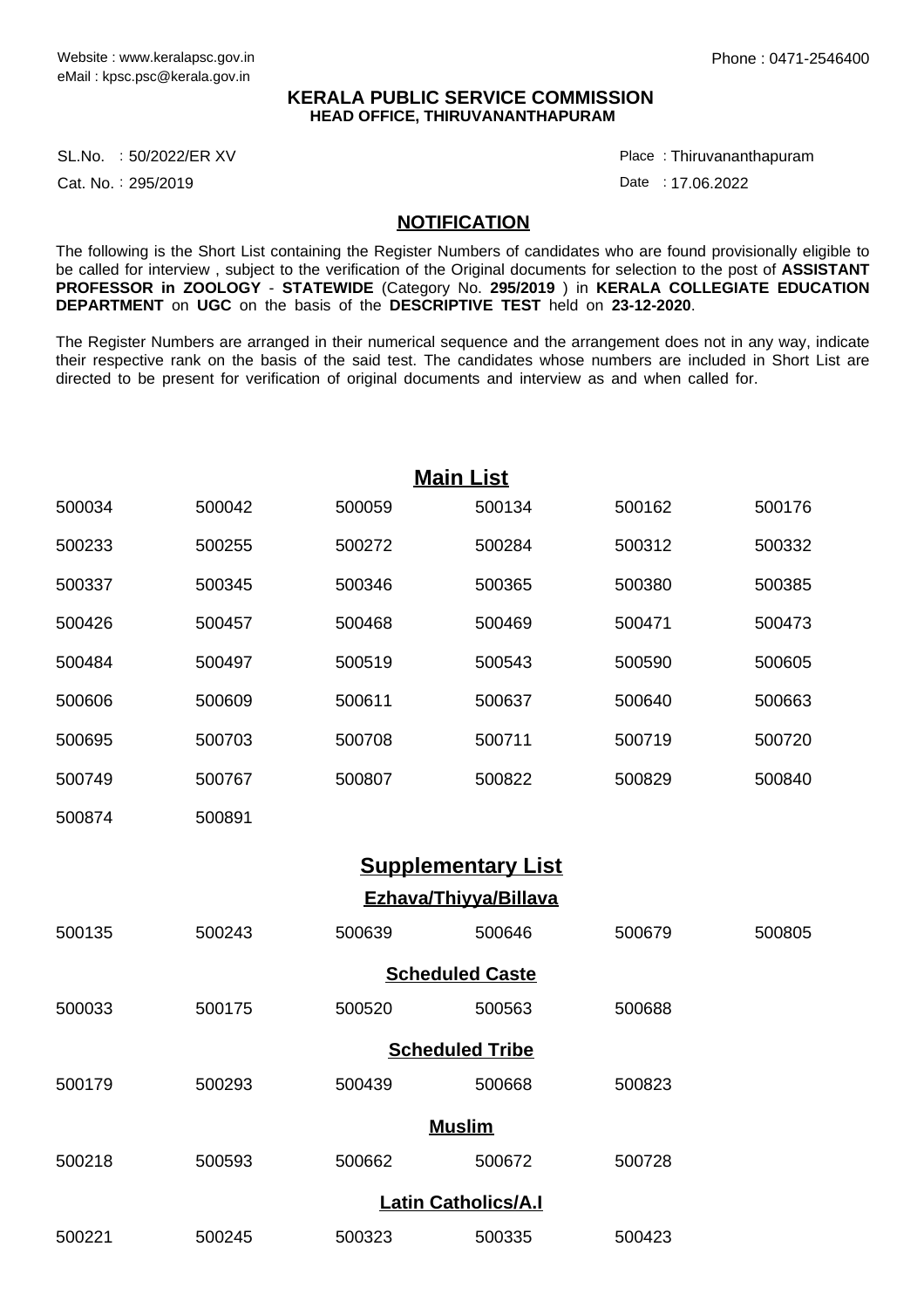| ASSISTANT PROFESSOR ZOOLOGY |
|-----------------------------|
| <b>STATEWIDE</b>            |

|                                                                | <b>OBC</b>                                      |        |                    |        |  |  |  |  |
|----------------------------------------------------------------|-------------------------------------------------|--------|--------------------|--------|--|--|--|--|
| 500028                                                         | 500318                                          | 500733 | 500845             | 500906 |  |  |  |  |
|                                                                |                                                 |        | <b>Viswakarma</b>  |        |  |  |  |  |
| 500011                                                         | 500114                                          | 500138 | 500340             | 500357 |  |  |  |  |
|                                                                | <b>SIUC Nadar</b>                               |        |                    |        |  |  |  |  |
|                                                                | Nil                                             |        |                    |        |  |  |  |  |
|                                                                | <b>Scheduled Caste Converts to Christianity</b> |        |                    |        |  |  |  |  |
| 500098                                                         | 500371                                          | 500464 | 500495             | 500511 |  |  |  |  |
|                                                                |                                                 |        | <b>Dheevara</b>    |        |  |  |  |  |
| 500198                                                         | 500236 DA-HI                                    | 500259 | 500560             | 500903 |  |  |  |  |
|                                                                |                                                 |        | <b>Hindu Nadar</b> |        |  |  |  |  |
| 500151                                                         |                                                 |        |                    |        |  |  |  |  |
| <b>List of Differently Abled Candidates for 3% Reservation</b> |                                                 |        |                    |        |  |  |  |  |
|                                                                | <b>Low Vision</b>                               |        |                    |        |  |  |  |  |
| 500010 DA-LV                                                   |                                                 |        |                    |        |  |  |  |  |
|                                                                | <b>Hearing Impairment</b>                       |        |                    |        |  |  |  |  |
| 500236 DA-HI                                                   |                                                 |        |                    |        |  |  |  |  |
| <b>Locomotor Disability / Cerebral Palsy</b>                   |                                                 |        |                    |        |  |  |  |  |

**2**

500714 **DA-LD/CP**